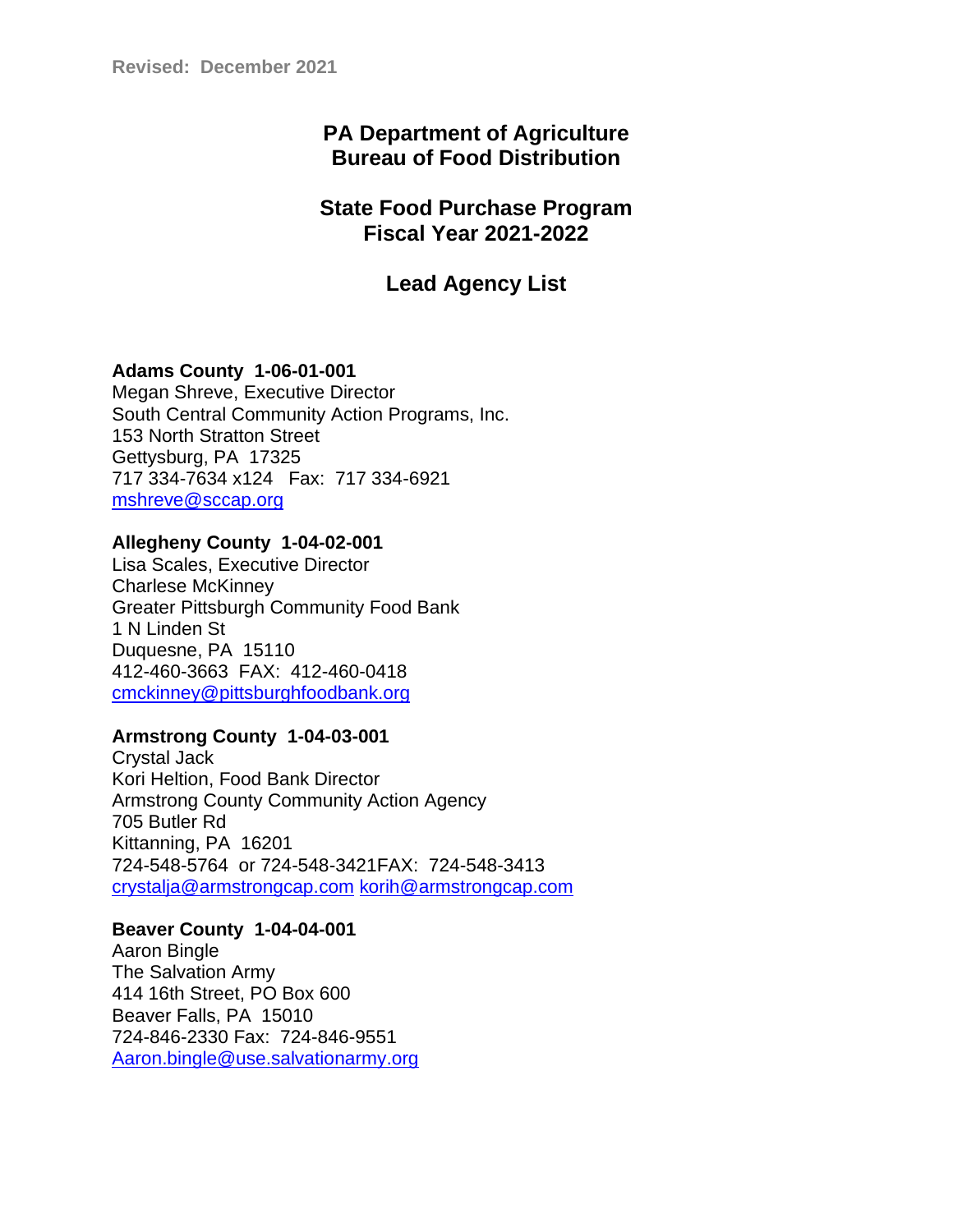# **Bedford County 1-05-05-001**

Wendy Melius Executive Director, Tonya Mearkle Center for Community Action 195 Drive In Lane Everett, PA 15537 814-623-9129 [wmelius@ccaofpa.org](mailto:wmelius@ccaofpa.org) [tmearkle@ccaofpa.org](mailto:tmearkle@ccaofpa.org)

#### **Berks County 1-07-06-001** Jay Worrall, Executive Director, Deb Mest Helping Harvest Fresh Food Bank 117 Morgan Drive Reading, PA 19608 610-926-5802 X202 Deb x205 Fax: 610-926-7638 [jworrall@helpingharvest.org](mailto:jworrall@helpingharvest.org) or [dmest@helpingharvest.org](mailto:dmest@helpingharvest.org)

# **Blair County 1-05-07-001**

James Brown, Human Services Coordinator The Salvation Army PO Box 510 Altoona, PA 16603 814-201-2128 FAX: 814-942-4627 [Jim1B1@hotmail.com](mailto:Jim1B1@hotmail.com)

#### **Bradford County 1-03-08-001**

Michelle Shedden Bradford County Commissioners' Office 301 Main Street Towanda, PA 18848 570-265-1727 Fax: 570-265-1729 [sheddenm@bradfordco.org](mailto:sheddenm@bradfordco.org)

#### **Bucks County 1-08-09-001**

Erin Lukoss, Executive Director Amanda Musselman, Food Program Manager X223 Bucks County Opportunity Council, Inc. 100 Doyle Street Doylestown, PA 18901 215-345-8175 Fax: 215-345-8573 [amusselman@bcoc.org](mailto:amusselman@bcoc.org)

# **Butler County 1-04-10-001**

Sandra Curry, Meagan Snyder Alliance For Nonprofit Resources 127 South Main Street Butler, PA 16003 724-431-3663 FAX: 724-431-0099 [scurry@anrinfo.org](mailto:scurry@anrinfo.org) or msnyder@anrinfo.org County Contact Sheryl Kelly 724-284-5305 [skelly@co.butler.pa.us](mailto:skelly@co.butler.pa.us)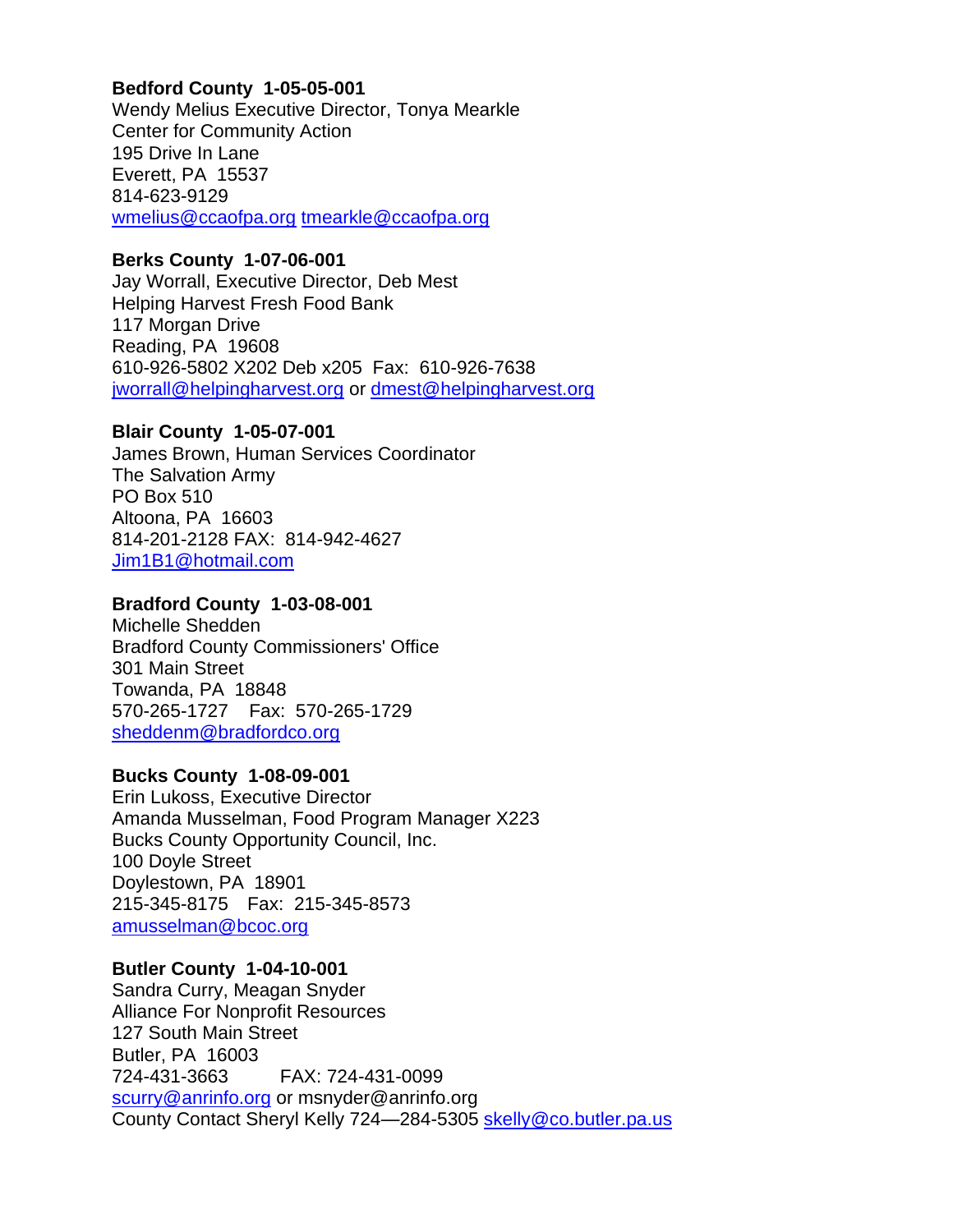# **Cambria County 1-05-11-001**

Karen Struble Myers Mickie Cooper United Way of the Laurel Highlands, Inc. 422 Main St Suite 203 Johnstown, PA 15901-1687 814-535-2563 Fax: 814-535-2690 [karen@uwlaurel.org](mailto:karen@uwlaurel.org) or [mickie@uwlaurel.org](mailto:mickie@uwlaurel.org)

#### **Cameron County 1-02-12-001**

David Malize or Dave Greene Northern Tier Community Action Corporation PO Box 389 324 West 4<sup>th</sup> St Emporium, PA 15834 814-486-1161 Ext. 210 Fax: 814-486-0825 [dave.greene@ntcac.org](mailto:dave.greene@ntcac.org) or [david.malize@ntcac.org](mailto:david.malize@ntcac.org)

#### **Carbon County 1-03-13-001**

Reverend Stanley P. Haupt, Administrator Shepherd House, Inc. 1067 Main Road Lehighton, PA 18235-8768 610-377-6048 Fax: 610-379-5675 [bookworm@ptd.net](mailto:bookworm@ptd.net)

#### **Centre County 1-05-14-001**

Michelle Stiner Executive Director Robin Knepp, Family Service Supervisor Central PA Community Action, Inc. PO Box 792, 207 East Cherry Street Clearfield, PA 16830 814-765-1551 Fax: 814-765-4306 [robinknepp@comcast.net](mailto:adultservices@centrecountypa.gov)

#### **Chester County 1-08-15-001**

Pat Bokovitz, Director Amber Major [amajor@chescol.org](mailto:amajor@chescol.org) Robert Malone [rmalone@chesco.org](mailto:rmalone@chesco.org) Chester County Dept of Human Services 601 Westtown Rd Suite 330 PO Box 2747 West Chester, PA 19380-0990 610-344-6640 Fax 610-344-5736 [pbokovitz@chesco.org](mailto:pbokovitz@chesco.org)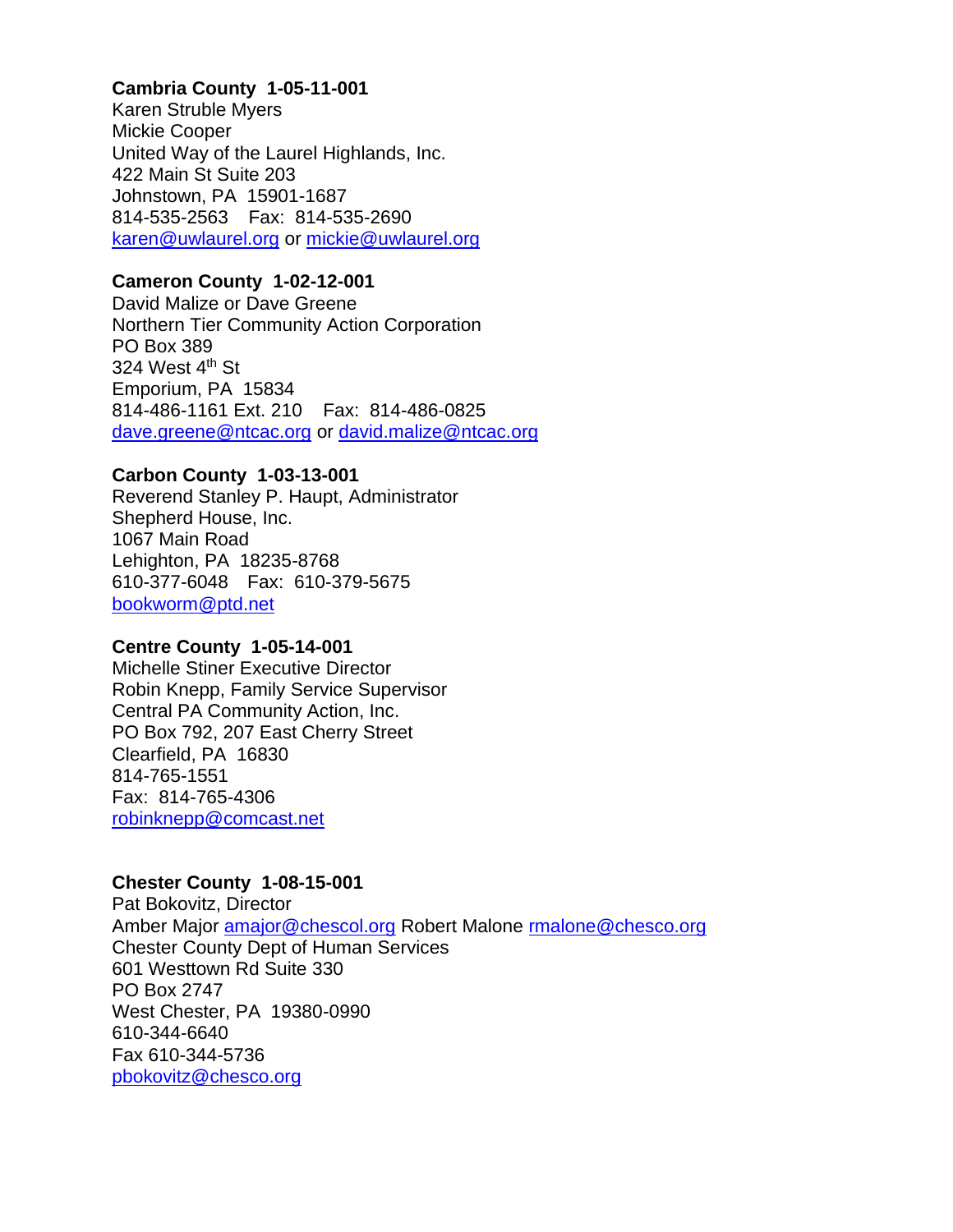Chester Food Bank address 650 Pennsylvania Drive Exton, PA 19431 Andrea Youndt [ayoundt@chestercountyfoodbank.org](mailto:ayoundt@chestercountyfoodbank.org) Janet Zeis *izeis@chestercountyfoodbank.com* 

#### **Clarion County 1-01-16-001**

Karen Seggi, Executive Director Second Harvest Food Bank of Northwest PA 1507 Grimm Drive Erie, PA 16501 814-459-3663 1-800-604-9186 Fax: 814-456-6481 [kseggi@nwpafoodbank.org](mailto:kseggi@nwpafoodbank.org)

#### **Clearfield County 1-05-17-001**

William Zupich, Executive Director Donna Gill Food Pantry Coordinator Central PA Community Action, Inc. PO Box 792 207 East Cherry Street Clearfield, PA 16830 814-765-1551 Fax: 814-765-4306 [dgill@cpcaa.net](mailto:dgill@cpcaa.net)

#### **Clinton County 1-02-18-001**

Joseph Arthur Central PA Food Bank Williamsport Branch 417 Second Street Williamsport, PA 17701 570-321-8023 [jarthur@centralpafoodbank.org](mailto:stoutgmaol@aol.com)

#### **Columbia County 1-02-19-001**

Laurie Swank or Jan Albertson AGAPE Love from above to our Community 19 East  $7<sup>th</sup>$  St Bloomsburg, PA 17815 570-317-2210 [programs@agape-pa.org](mailto:programs@agape-pa.org) or [dailybread@agape-pa.org](mailto:dailybread@agape-pa.org)

#### **Crawford County 1-01-20-001**

Shawnel Toomey Fiscal Melanie Reynolds [m.reynolds@ctrforfamilyservices.org](mailto:m.reynolds@ctrforfamilyservices.org) Center for Family Services, Inc. 213 Center Street Meadville, PA 16335 814-337-8450 X114 Fax: 814-337-8457 [s.toomey@ctrforfamilyservices.org](mailto:s.toomey@ctrforfamilyservices.org)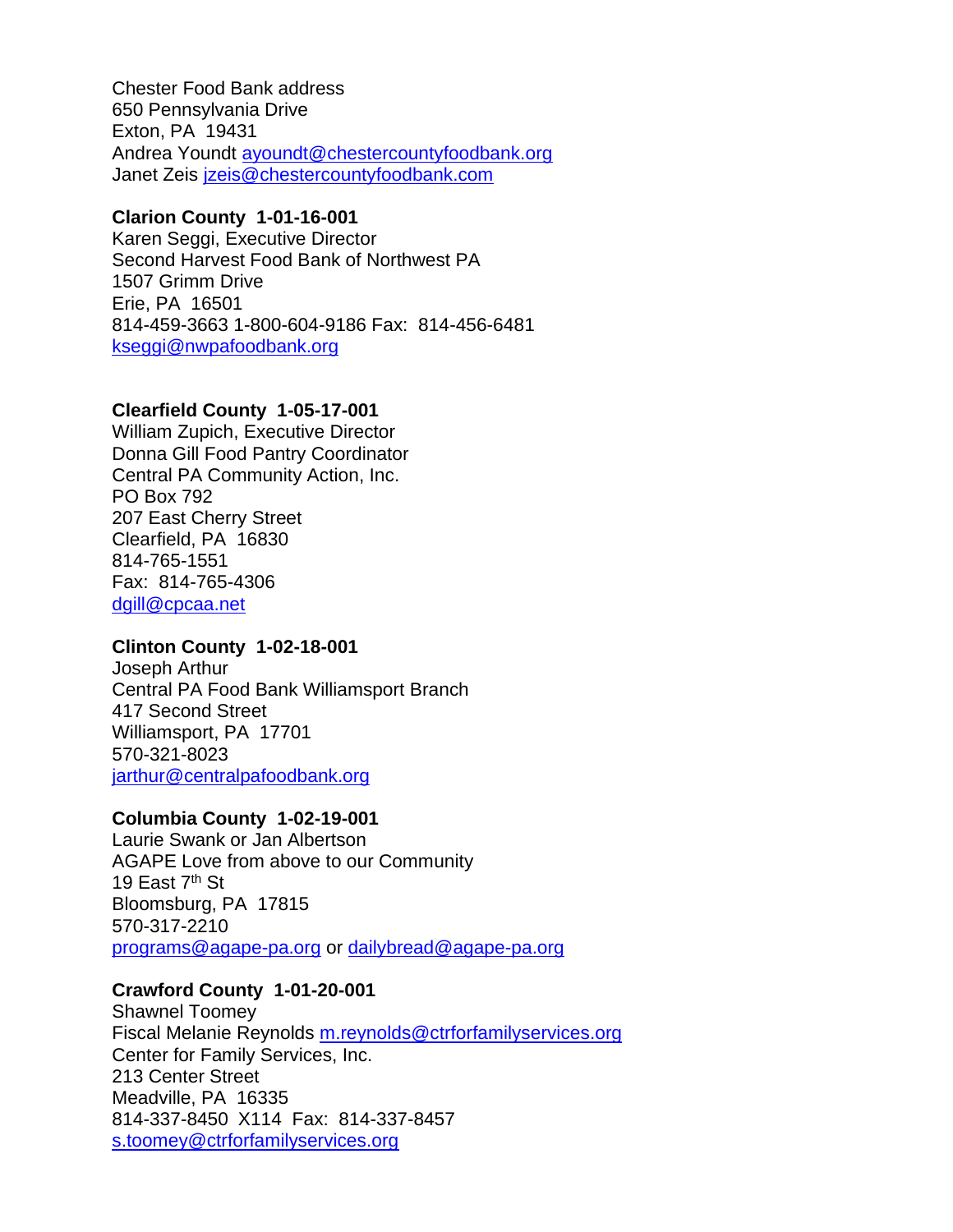# **Cumberland County 1-06-21-001**

Kim Winton Cumberland County Office of Aging & Community Services 1100 Claremont Road Carlisle, PA 17015-8560 717-240-6182 Fax: 717-240-6118 [kwinton@ccpa.net](mailto:kwinton@ccpa.net)

# **Dauphin County 1-06-22-001**

Joseph Arthur, Executive Director Fiscal Amanda Haffly [ahaffly@centralpafoodbank.org](mailto:ahaffly@centralpafoodbank.org)  Central PA Food Bank 3908 Corey Road Harrisburg, PA 17109 717-564-1700 Fax: 717-561-4636 [jarthur@centralpafoodbank.org](mailto:jarthur@centralpafoodbank.org)

#### **Delaware County 1-08-23-001**

County Contact Jessica Fink [finkj@delcohsa.org](mailto:finkj@delcohsa.org) 610-713-2541 Share Food Program Steve Preston Chief Program Officer 2901 W Hunting Park Ave Philadelphia, PA 19129 215-223-2220 X118 [spreston@sharefoodprogram.org](mailto:spreston@sharefoodprogram.org)

#### **Elk County 1-02-24-001**

Dave Greene or David Malize Northern Tier Community Action Corporation PO Box 389 324 West 4<sup>th</sup> Street Emporium, PA 15834 814-486-1161 Ext. 210 Fax: 814-486-0825 [dave.greene@ntcac.org](mailto:dave.greene@ntcac.org) or [david.malize@ntcac.org](mailto:david.malize@ntcac.org)

#### **Erie County 1-01-25-001**

Karen Seggi, Executive Director Second Harvest Food Bank of Northwest PA 1507 Grimm Drive Erie, PA 16501 814-459-3663 Fax: 814-456-6481 [kseggi@nwpafoodbank.org](mailto:kseggi@nwpafoodbank.org)

# **Fayette County 1-04-26-001**

David Bork, Food Bank Project Manager admin office Fayette County Community Action Agency, Inc. 108 N Beeson Blvd 119 North Beeson Avenue Uniontown, PA 15401 724-437-6050 X1266 Fax: 724-437-4418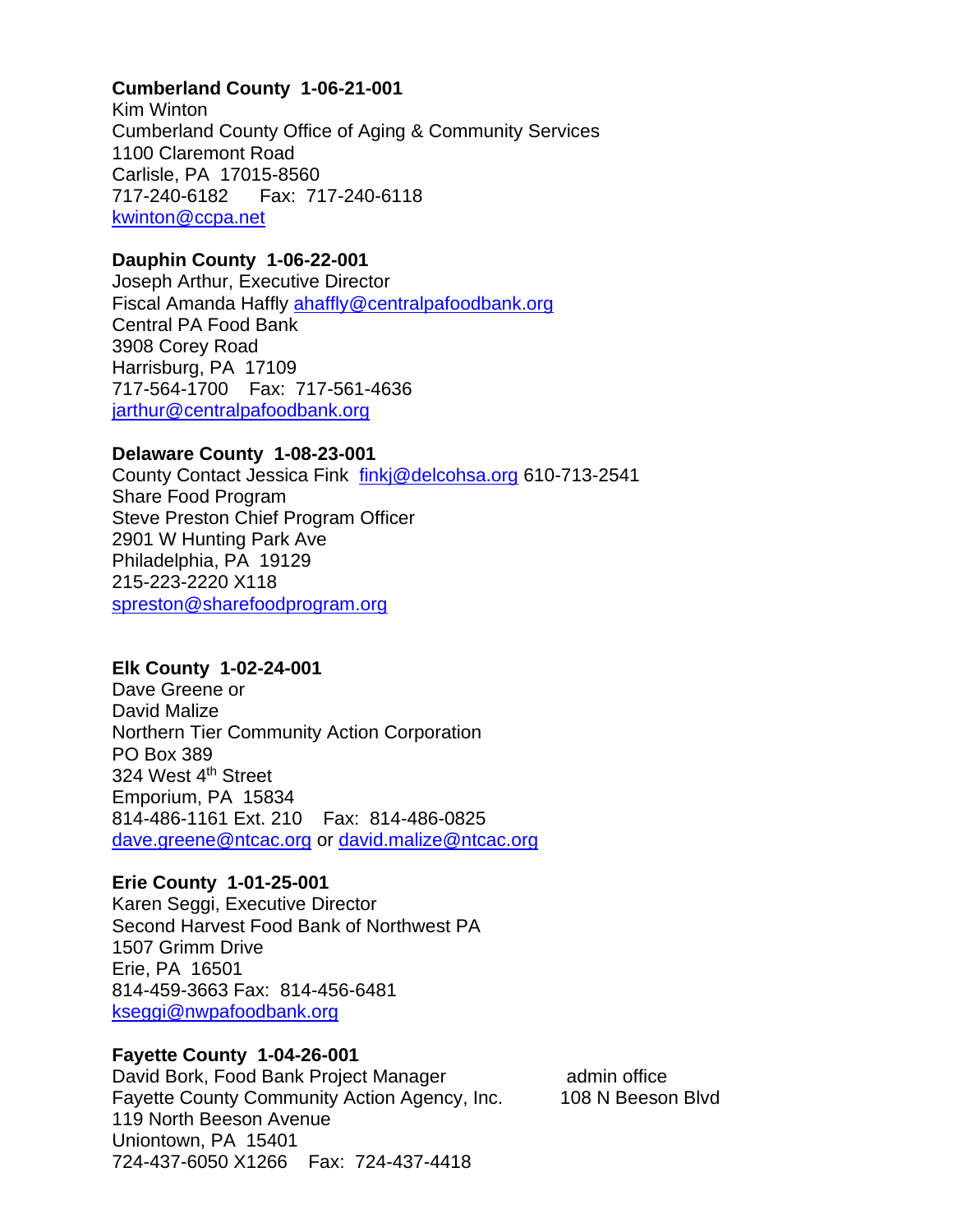# **Forest County 1-01-27-001**

Karen Seggi, Executive Director Second Harvest Food Bank of Northeast 1507 Grimm Drive Erie, PA 16501 814-459-3663, 1-800-604-9186 Fax 814-459-6481 [kseggi@nwpafoodbank.org](mailto:kseggi@nwpafoodbank.org)

#### **Franklin County 1-06-28-001**

Megan Shreve, Executive Director South Central Community Action Programs, Inc. 153 North Stratton St Gettysbury, PA 17325 717-334-7634 x124 Fax: 717-334-6921 [mshreve@sccap.org](mailto:sccapine@innernet.net)

#### **Fulton County 1-05-29-001**

Susan Cubbage, Manager Fulton County Food Basket, Inc. PO Box 512, 100 Woodside Drive McConnellsburg, PA 17233 717-485-5688 Fax: 717-485-5688 [scfoodbasket@comcast.net](mailto:scfoodbasket@comcast.net)

# **Greene County 1-04-30-001**

Candace Tustin Webster, Director Corner Cupboard Food Bank, Inc. 811 Rolling Meadows Road Waynesburg, PA 15370-8279 724-627-9784 Fax: 724-627-7860 [director@ccfb.comcastbiz.net](mailto:alexgabby@hotmail.com)

# **Huntingdon County 1-05-31-001**

Huntingdon County Center for Community Service Wendy Melius, Executive Director or Alisha Grove 207 Fifth Street Huntingdon, PA 16652 814-643-4202 FAX: 814-643-4481 [wmelius@ccaofpa.org](mailto:wmelius@ccaofpa.org) [agrove@ccaofpa.org](mailto:agrove@ccaofpa.org)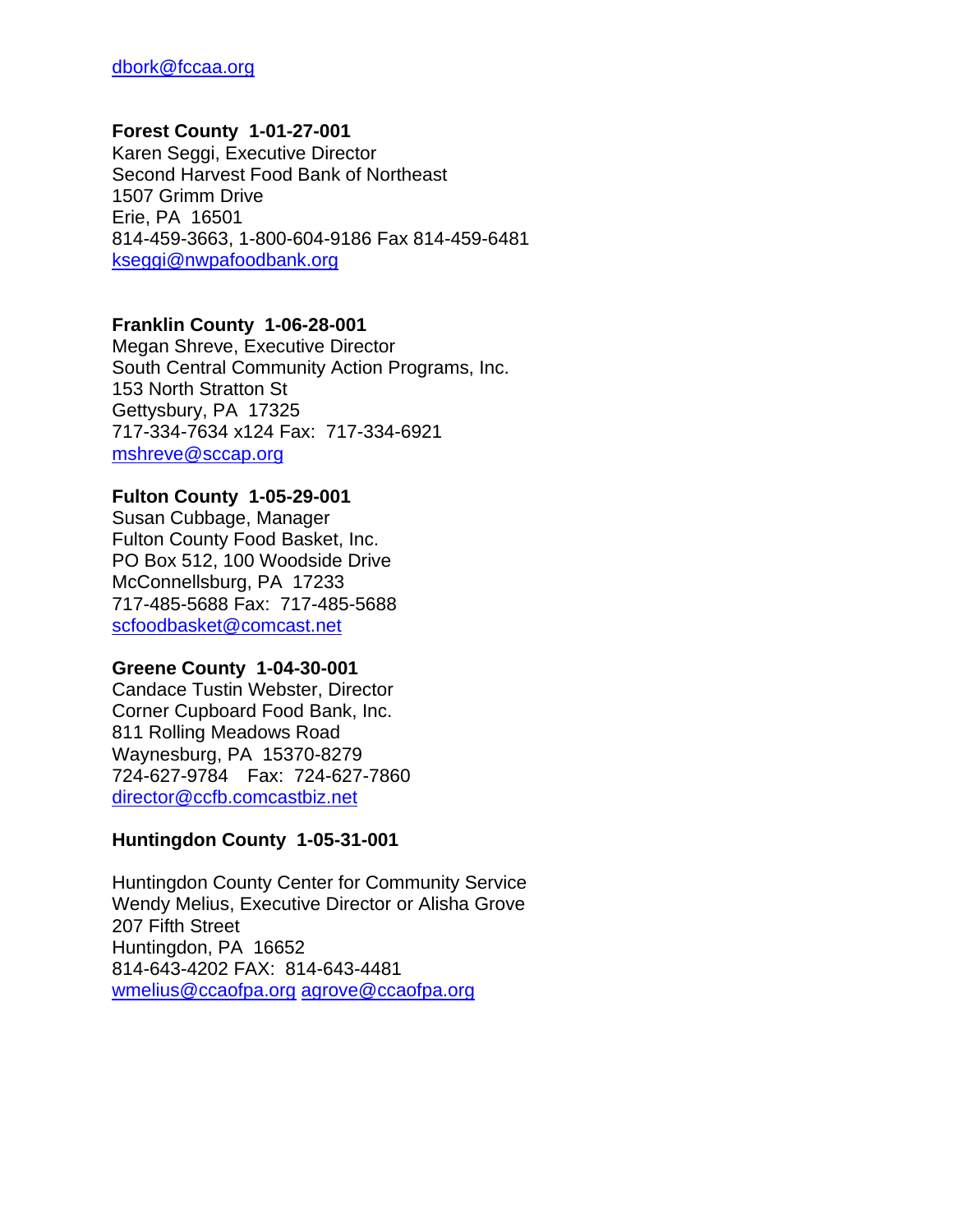# **Indiana County 1-04-32-001**

Michelle Faught, Executive Director Indiana County Community Action Program, Inc. 827 Water Street PO Box 187 Indiana, PA 15701 724-465-2657 Fax: 724-465-6562 [mfaught@iccap.net](mailto:mfaught@iccap.net)

# **Jefferson County 1-01-33-001**

Karen Seggi, Executive Director Second Harvest Food Bank of Northeast 1507 Grimm Drive Erie, PA 16501 814-459-3663 Fax 814-459-6481 [kseggi@nwpafoodbank.org](mailto:kseggi@nwpafoodbank.org)

# **Juniata County 1-05-34-001**

Glenda Fultz, Executive Director Juniata Food Pantry PO Box 44, 114 N Main St Mifflintown, PA 17059 717-436-9718 FAX: 717-436-9721 [Jcfp122017@gmail.com](mailto:Jcfp122017@gmail.com)

# **Lackawanna County 1-03-35-001**

William Craven, Chairman Emergency Food and Shelter Program c/o United Way of Lackawanna County PO Box 526, 615 Jefferson Avenue Scranton, PA 18501-0526 570-343-1267 Ext. 226 FAX: 570-969-2977 [wcraven@uwlc.net](mailto:wcraven@uwlc.net)

# **Lancaster County 1-06-36-001**

David Devries Food Distribution Specialist Community Action Program of Lancaster County PO Box 599, 601 S Queen Street Lancaster, PA 17608-0599 717-293-0187x351 Fax: 717-299-6799 [ddevries@caplanc.org](mailto:ddevries@caplanc.org) [ksullenberger@caplanc.org](mailto:ksullenberger@caplanc.org)

# **Lawrence County 1-04-37-001**

Charlese McKinney Greater Pittsburgh Community Food Bank 1 North Linden Street Duquesne, PA 15110 412-460-3663 X201 FAX: 412-460-0418 [cmckinney@pittsburghfoodbank.org](mailto:cmoore@gpcfb.org)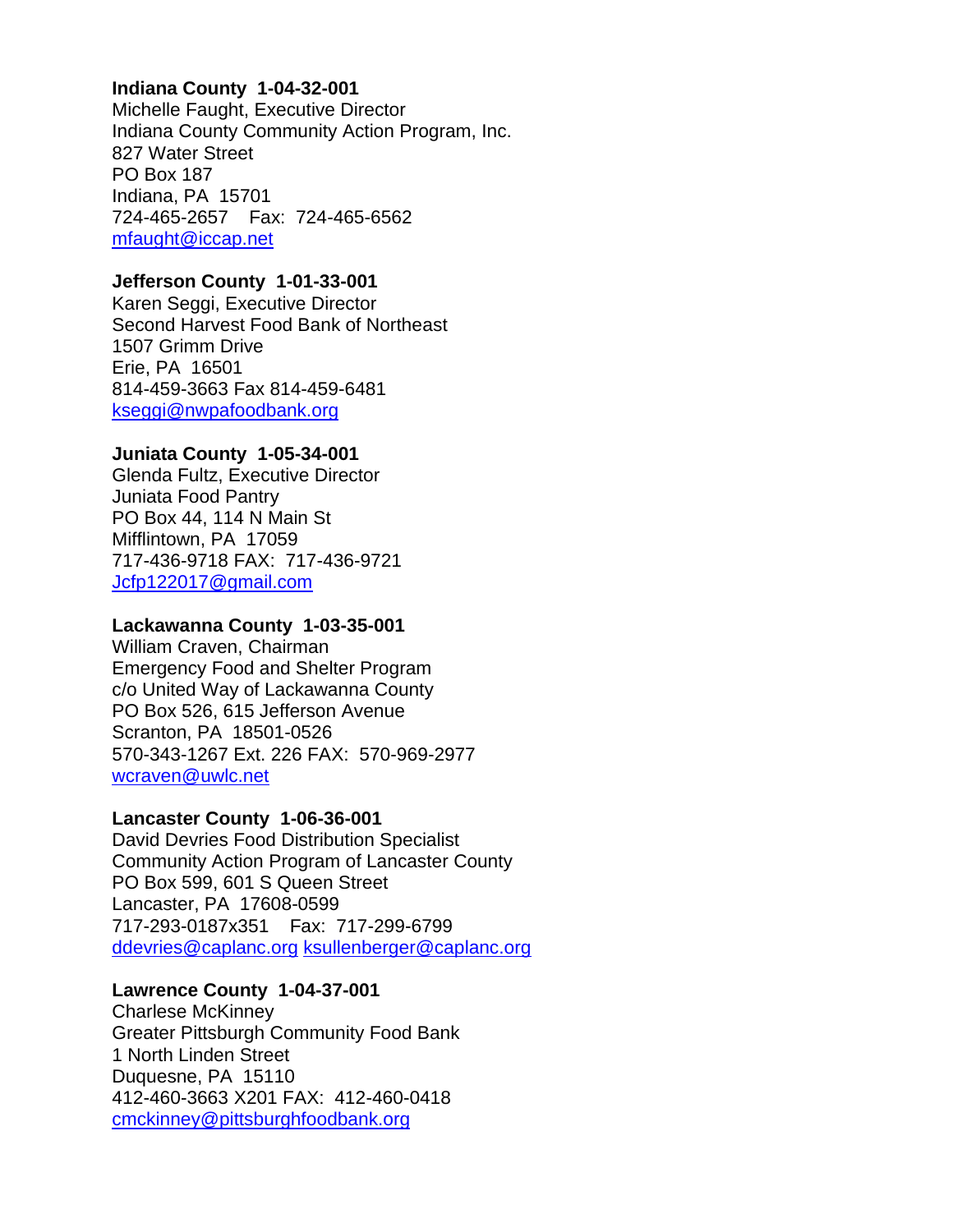# **Lebanon County 1-06-38-001**

Bryan D Smith, Executive Director Lebanon County Christian Ministries 250 South 7<sup>th</sup> Street Lebanon, PA 17042-0654 717-274-4400 x210 Fax: 717-274-1361 [bryan@lccm.us](mailto:lccm@lnf.net)

#### **Lehigh County 1-07-39-001**

Dawn Godshall, Community Action Committee of the Lehigh Valley Dave Pulsifer [dpulsifer@caclv.org](mailto:dpulsifer@caclv.org) Second Harvest 610-434-0875 x3308 1337 East 5<sup>th</sup> Street, Bethlehem, PA 18015 Food Bank Location 6969 Silver Crest Rd, Nazareth, PA 18064 Agency 610-691-5620, Program 484287-4015 Fax: 610-691-6582 [dgodshall@caclv.org,](mailto:dgodshall@caclv.org)

#### **Luzerne County 1-03-40-001**

Eugene Brady, Executive Director Matthew Kruppa [mkrupa@ceopeoplehelpingpeople.org](mailto:mkrupa@ceopeoplehelpingpeople.org) Mary Ellen Commission on Economic Opportunity of Luzerne County PO Box 1127 165 Amber Lane Wilkes-Barre, PA 18703-1127 570-826-0510 Fax: 570-829-1665 [Ceonortheastpa@gmail.com](mailto:Ceonortheastpa@gmail.com)

#### **Lycoming County 1-02-41-001**

Joseph Arthur Central Penn Food Bank 417 Second Street Williamsport, PA 17701 570-321-8023 FAX: 570-321-8024 [jarthur@centralpafoodbank.org](mailto:jarthur@centralpafoodbank.org)

#### **McKean County 1-01-42-001**

Pam Burlingame County Contact Karen Seggi, Executive Director Second Harvest Food Bank of Northeast 1507 Grimm Drive Erie, PA 16501 814-459-3663 Fax 814-459-6481 [kseggi@nwpafoodbank.org](mailto:kseggi@nwpafoodbank.org)

#### **Mercer County 1-01-43-001**

Rebecca Page, Executive Director Community Food Warehouse of the Shenango Valley 109 S Sharpsville Ave., Suite A Sharon, PA 16146 724-981-0353: 724-981-7949 [rpage@foodwarehouse.org](mailto:rpage@foodwarehouse.org)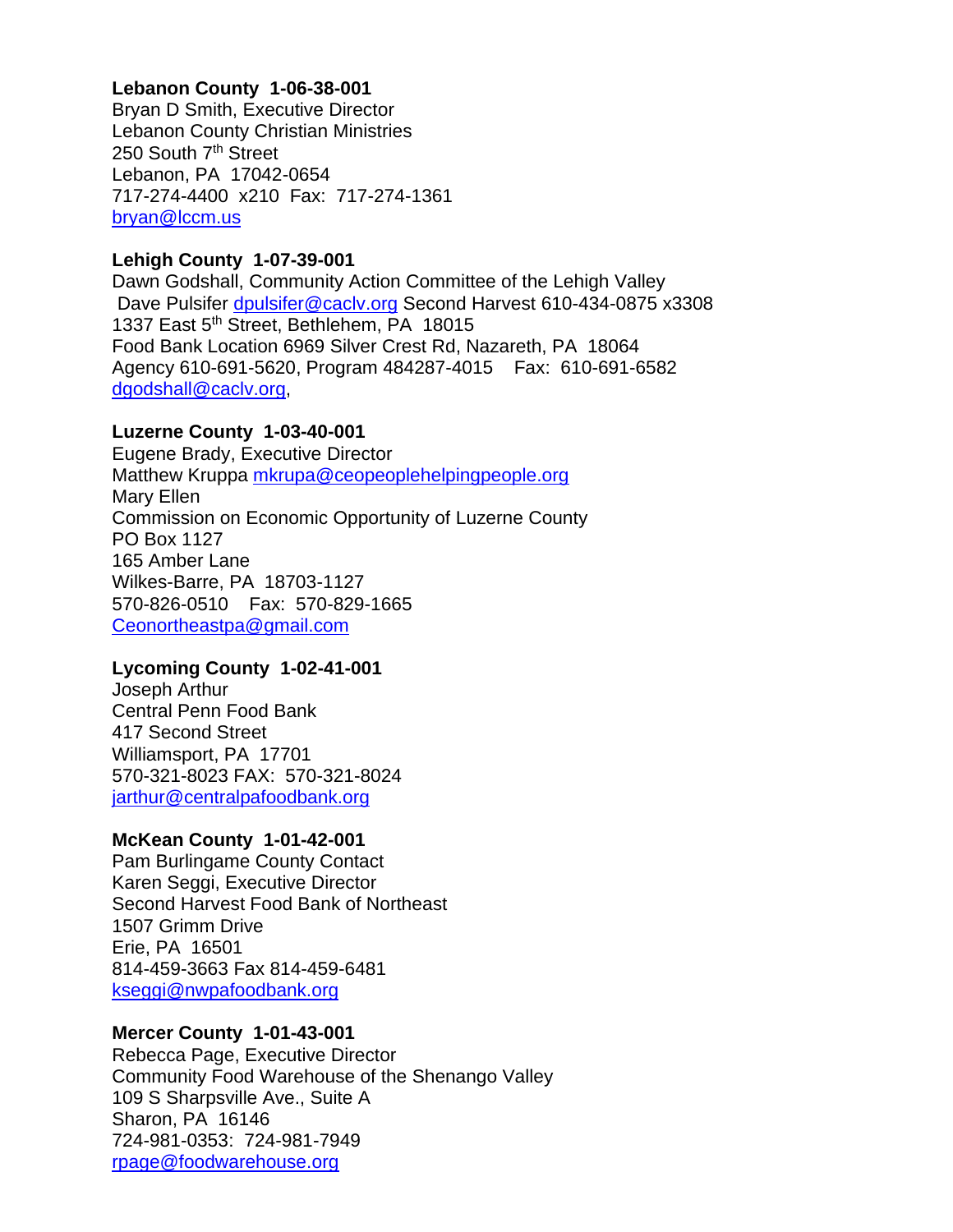# **Mifflin County 1-05-44-001**

Allison Fisher or Robin White Mifflin Juniata Human Services 20 N Wayne Street Lewistown, PA 17044 717-248-5452 FAX 717-248-3695 [afisher@co.mifflin.pa.us](mailto:afisher@co.mifflin.pa.us) [rwhite@mifflinco.org](mailto:rwhite@mifflinco.org)

#### **Monroe County 1-03-45-001**

Amy Rosen, John Moyer, Jennifer Strauch Jacqueline Genest Monroe County Grants Office Monroe County Administrative Center 1 Quaker Plaza, Room 204 Stroudsburg, PA 18360-2164 570-517-3102 Fax: 570-517-3861 [arosen@monroecountypa.gov](mailto:arosen@monroecountypa.gov) [jstrauch@monroecountypa.gov](mailto:jstrauch@monroecountypa.gov) [jgenest@monroecountypa.gov](mailto:jgenest@monroecountypa.gov)

#### **Montgomery County 1-08-46-001**

Patrick Druhan, Director of Food Resources & Nutrition SHARE Food Program 191 Town Center Road King of Prussia, PA 19406 610-628-2200 FAX 610-968-1777 [pdruhan@sharfoodprogram.org](mailto:pdruhan@sharfoodprogram.org) County Contact Susan Wenrick 610-292-4539

# **Montour County 1-02-47-001**

Greg Molter Montour County Human Services 21 Woodbine Lane, Suite 103 Danville, PA 17821-9118 570-271-3028 FAX:570-271-3097 [gmolter@montourco.org](mailto:gmolter@montourco.org) [jbrandon@montourco.org](mailto:jbrandon@montourco.org)

# **Northampton County 1-07-48-001**

Dawn Godshall Community Action Committee of the Lehigh Valley Dave Pulsifer [dpulsifer@caclv.org](mailto:dpulsifer@caclv.org) Second Harvest 610-434-0875 x3308 1337 East 5<sup>th</sup> Street, Bethlehem, PA 18015 Food Bank Location 6969 Silver Crest Rd, Nazareth, PA 18064 Agency 610-691-5620, program 484-287-4015 Fax: 610-691-6582 [dgodshall@caclv.org](mailto:dgodshall@caclv.org) , [kjordan@caclv.org](mailto:kjordan@caclv.org)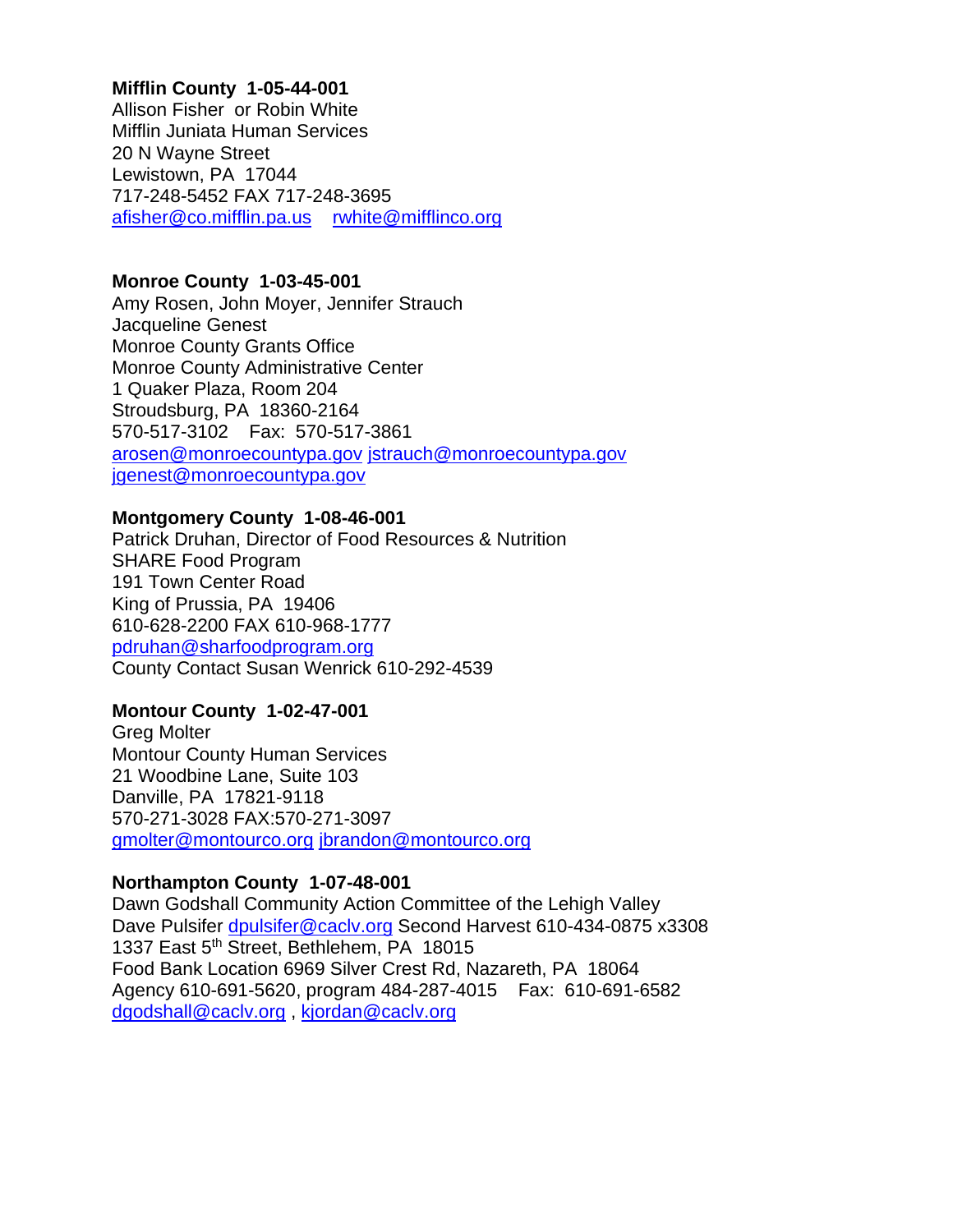#### **Northumberland County 1-02-49-001**

Gale Zalar CSO Chief Executive Officer Central Susquehanna Opportunities Inc 2 East Arch St Shamokin, PA 17872 570-644-6575 x136 Fax 570-644-6580 [Gzalar@censop.com](mailto:Gzalar@censop.com)

#### **Perry County 1-06-50-001**

Mary Ann Brownawell Neighbor Helping Neighbor Food Bank 300 A South Carlisle St, PO Box 37 New Bloomfield, PA 17068 717-582-9978 FAX – 717-582-9979 [mabrownawell@nhnfoodbank.com](mailto:mabrownawell@nhnfoodbank.com)

#### **Philadelphia County 1-08-51-001**

Neil Boddie, OESS Katie Dockhorn Director or Food Services Office of Emergency Shelter and Services 4000 N. American Street Philadelphia, PA 19141 Phone 215-685-9550 Fax 215-685-9549 [Neil.boddie@phila.gov](mailto:Neil.boddie@phila.gov) [Catherine.Dockhorn@phia.gov](mailto:Catherine.Dockhorn@phia.gov)

SHARE Food Program George Matysik 2901 W. Hunting Park Avenue Philadelphia, PA 19129 215-223-2220

# **Pike County 1-03-52-001**

Robert Ruiz, Executive Director Kayla Orben Pike County Community Planning & Human Development Pike County Administration Building 506 Broad Street Milford, PA 18337 570-296-3434 Fax 570-296-3436 [rruiz@pikepa.org](mailto:ckerstetter@pikepa.org) [korben@pikepa.org](mailto:korben@pikepa.org)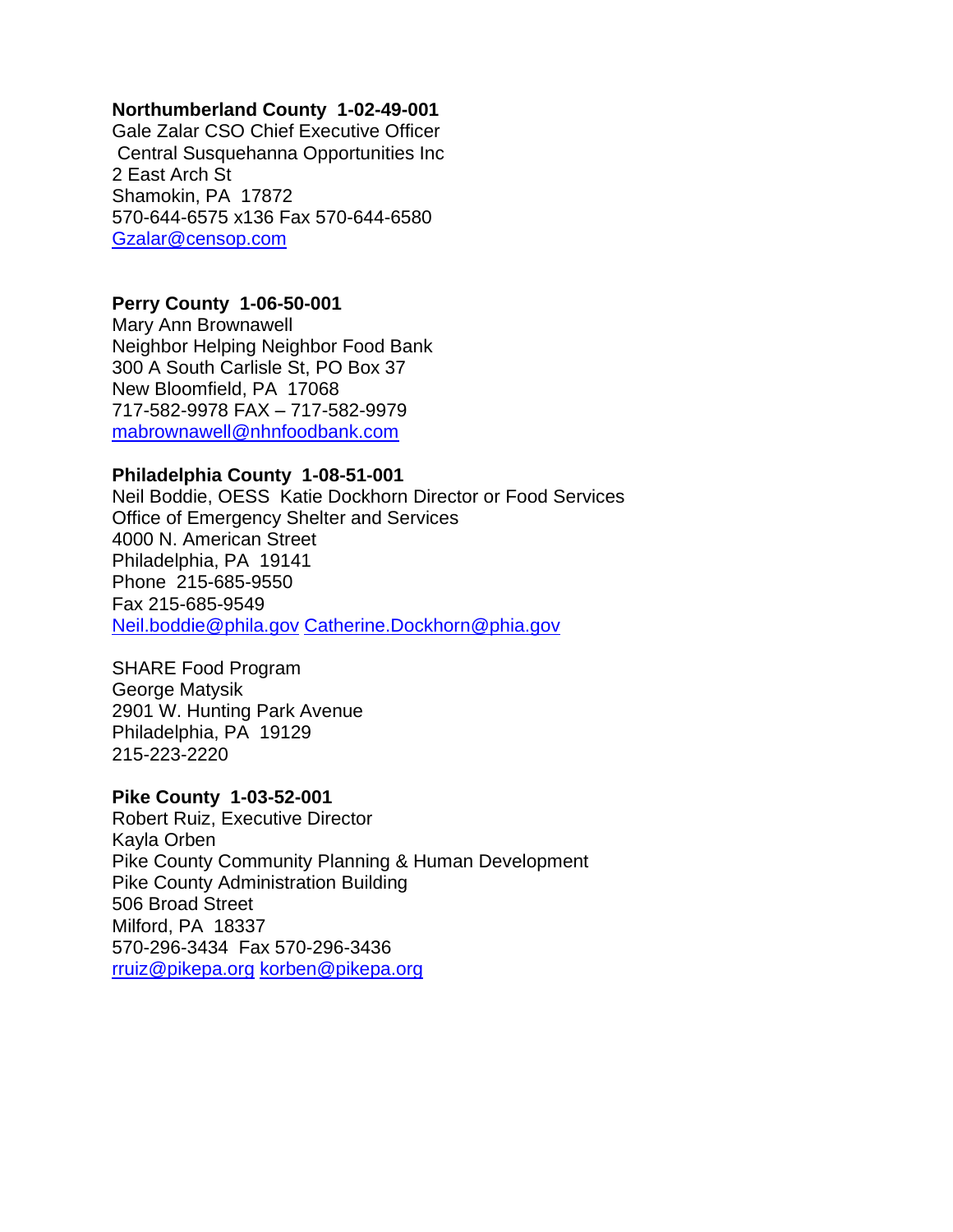# **Potter County 1-02-53-001**

James Kockler Kara Amidon Potter County Human Services PO Box 241 62 North Street Roulette, PA 16746 814-544-7315 Fax 814-544-9062 [jkockler@pottercountyhumansvcs.org](mailto:kjohnson@pottercountyhumansvcs.org) [kamidon@pottercountyhumansvcs.org](mailto:kamidon@pottercountyhumansvcs.org)

#### **Schuylkill County 1-07-54-001**

Theodore R. Dreisbach, Executive Director David Young Schuylkill Community Action 206 North Second Street Pottsville, PA 17901 570-622-1995 Fax: 570-622-0429 [dyoung@schuylkillcommunityaction.com](mailto:dyoung@schuylkillcommunityaction.com) tdreisbach@schuylkillcommunityaction.com

# **Snyder County 1-02-55-001**

Sue Auman, Executive Director Nicole Peterson Union/Snyder Community Action Agency 713 Bridge Street, Suite10 Selinsgrove, PA 17870-1226 Phone 570-374-0181 FAX 570-374-2330 [sauman@union-snydercaa.org](mailto:sauman@union-snydercaa.org) [npeterson@union-snydercaa.org](mailto:npeterson@union-snydercaa.org)

# **Somerset County 1-05-56-001**

David Mrozowski, Executive Director Lisa A Phillips Director of Community Services Tableland Services, Inc. 535 East Main Street Somerset, PA 15501-2108 814-445-9628 Fax: 814-443-3690 [dmrozowski@capfsc.org](mailto:dmrozowski@capfsc.org) [lphillips@capfsc.org](mailto:lphillips@capfsc.org)

# **Sullivan County 1-03-57-001**

Mark Roinick, Human Services Coordinator Sullivan County Office of Human Services **Courthouse** PO Box 157, 245 Muncy Street Laporte, PA 18626 570-946-7677 Fax: 570-946-4421 [mroinick@sullivancounty-pa.us](mailto:mroinick@sullivancounty-pa.us)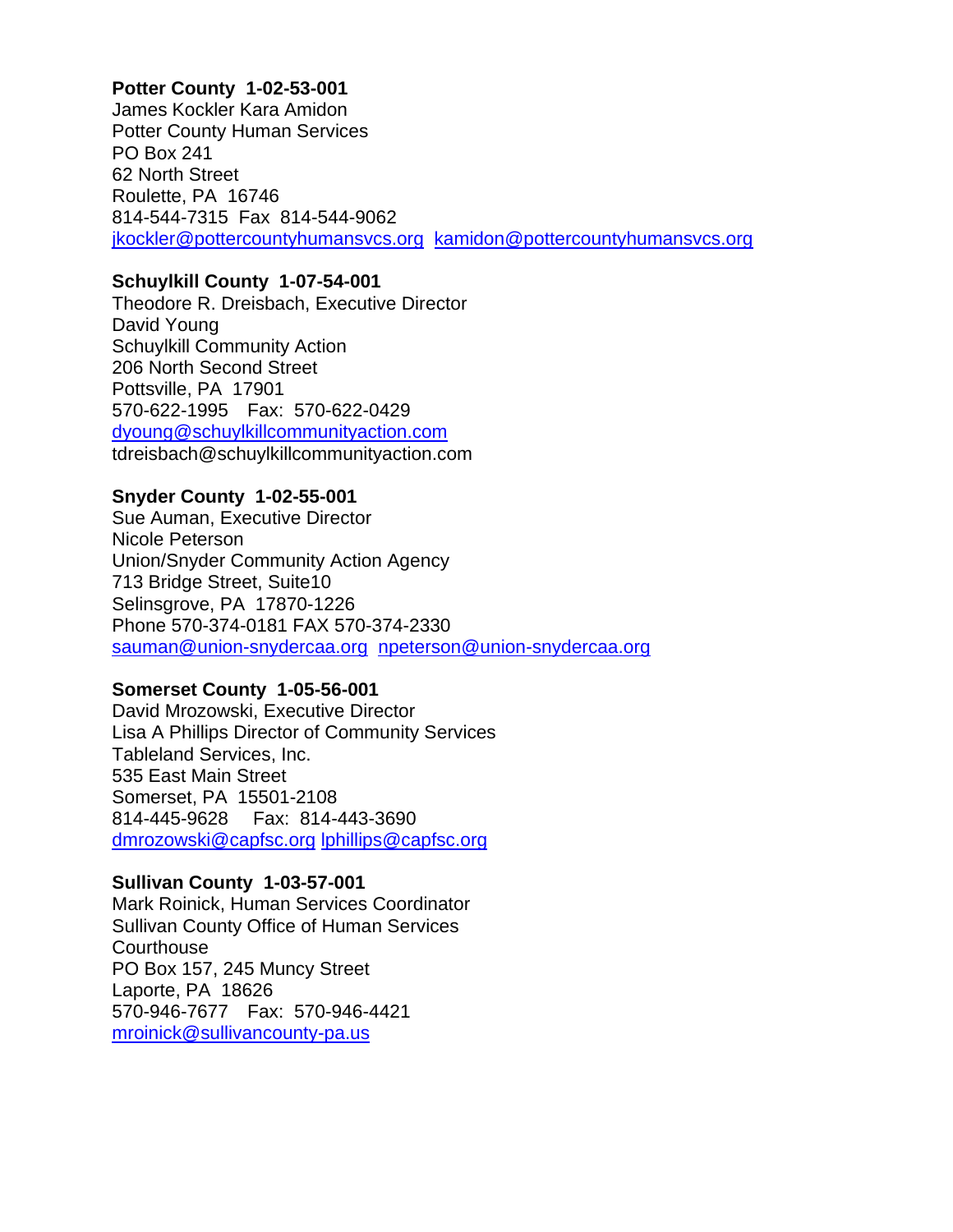# **Susquehanna County 1-03-58-001**

Dennis Phelps, Executive Director The Trehab Center 36 Public Avenue PO Box 366 Montrose, PA 18801 Fax: 570-278-1889 [dphelps@trehab.org](mailto:dphelps@trehab.org)

# **Tioga County 1-02-59-001**

Ryan Runyan, Emergency Food Coordinator Tioga County Human Services Agency 1873 Shumway Hill Road Wellsboro, PA 16901 570-724-5766 Fax: 570-724-5189 [rrunyan@sam-inc.org](mailto:rrunyan@sam-inc.org)

# **Union County 1-02-60-001**

Sue Auman Director Nicole Peterson Union/Snyder Community Action Agency 713 Bridge Street, Suite 10 Selinsgrove, PA 17870-1226 570-374-0181 Fax 570-374-2330 [sauman@union-snydercaa.org,](mailto:sauman@union-snydercaa.org) [npeterson@union-snydercaa.org](mailto:npeterson@union-snydercaa.org)

# **Venango County 1-01-61-001**

United Way of Venango County County Contact 1999 Allegheny Avenue PO Box 303 Reno, PA 16343 814-676-6545 Fax: 814-6763-4530 [liveunited@uwvenango.org](mailto:liveunited@uwvenango.org)

Venango County Community Support Services Brian Gotses 1 Dale Ave Franklin PA 16323 814-432-9767 Fax 814-437-2338 [bgotses@co.venango.pa.us](mailto:bgotses@co.venango.pa.us)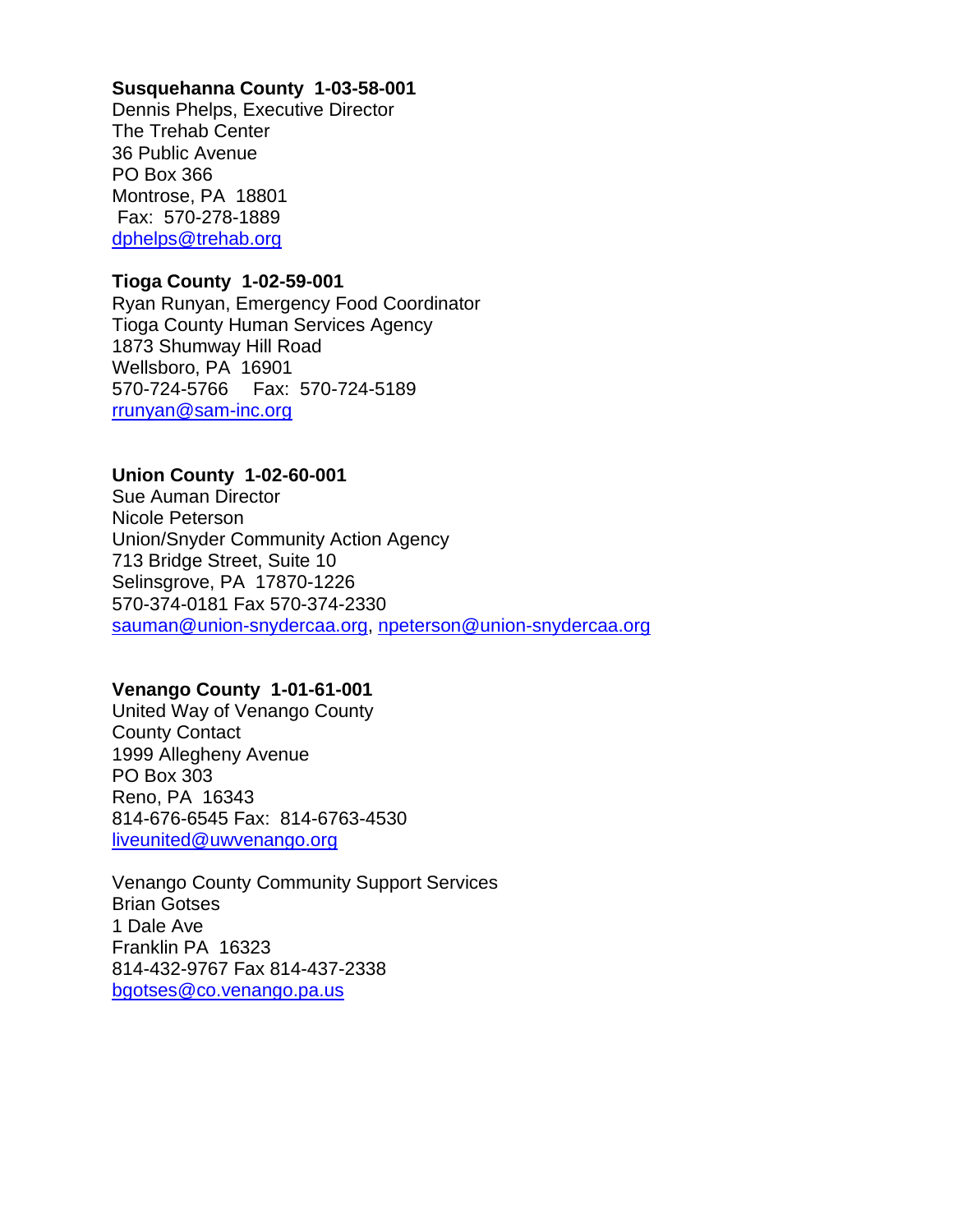#### **Warren County 1-01-62-001**

Captains Keith Jache Paula Flanigan The Salvation Army 311 Beech Street Warren, PA 16365 814-723-8950 Fax: 814-723-7789 [Keith.Jache@use.salvantionarmy.org](mailto:Keith.Jache@use.salvantionarmy.org) [paula.Flanigan@use.salvationarmy.org](mailto:paula.Flanigan@use.salvationarmy.org)

#### **Washington County 1-04-63-001**

Jason Bercini, Fiscal Manager Washington County Human Services 100 West Beau Street, Suite 703 Washington, PA 15301 724-228-6998 [bercinij@co.washington.pa.us](mailto:bercinij@co.washington.pa.us)

Charlese McKinney Greater Pittsburgh Community Food Bank 1 North Linden Street Duquesne, PA 15110 412-460-3664 X201 FAX: 412-460-0418 [cmckinney@pittsburghfoodbank.org](mailto:cmoore@gpcfb.org)

#### **Wayne County 1-03-64-001**

Andrea C. Whyte, Administrator Clarissa Wimmers Admin Officer Wayne County Area Agency on Aging 323 Tenth Street Honesdale, PA 18431 570-253-4262 Fax: 570-253-9115 [cwimmers@waynecountypa.gov](mailto:cwimmers@waynecountypa.gov)

#### **Westmoreland County 1-04-65-001**

Jennifer Miller, Executive Director Westmoreland County Food Bank, Inc. 100 Devonshire Drive Delmont, PA 15626 724-468-8660 or 800-462-2080 Fax: 724-468-5894 [jennifer@westmorelandfoodbank.org](mailto:jennifer@westmorelandfoodbank.org)

# **Wyoming County 1-03-66-001**

Mary Foley Interfaith Friends PO Box 535 Tunkhannock, PA 18657-0535 570-836-2428 Fax: 570-836-4364 [interfaithfriends1@yahoo.com](mailto:interfaith@emcyber.com)